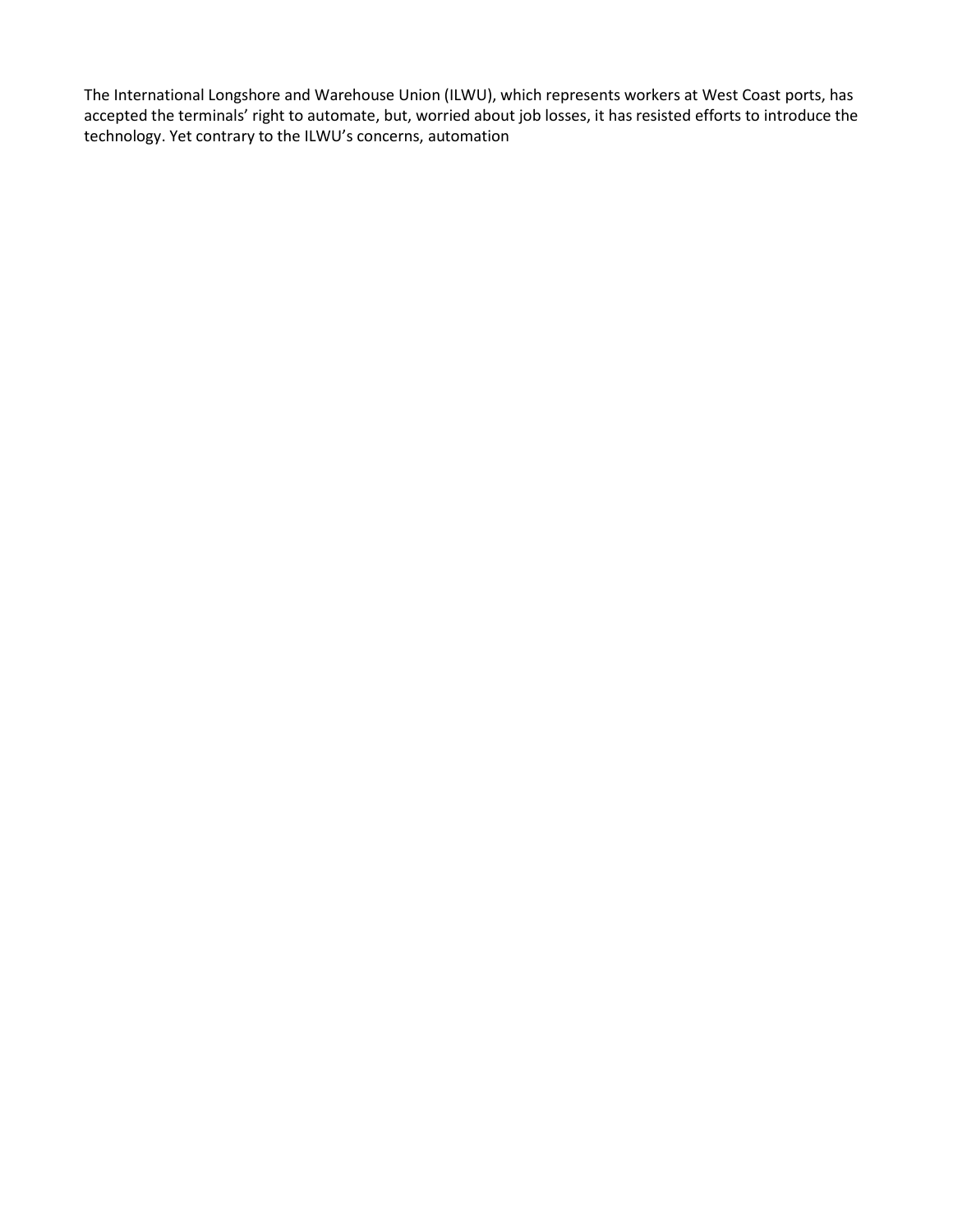Far from predicting an imminent onslaught of robots, the MIT task force found that automation is being adopted incrementally and can take decades to have a profound impact on labor, affording time to "craft policies, develop skills, and foment investments to constructively shape the trajectory of change toward the greatest social and economic benefit."<sup>12</sup>

Also in 2020, McKinsey & Co. company published "The Imperatives for Automation Success," which reported the growing use of automation, most commonly in robotics and business-process management, among the companies it surveyed. Of the three imperatives McKinsey identified, two centered on people, not technology: Identify and focus on the most critical business processes, invest in people and new ways of working, and encourage cross-functional collaboration.<sup>13</sup>

To be sure, technological advancements have and will continue to displace some workers. But the pace and scope of job losses – as well as new opportunities – due to automation will differ among industries. For now, automation is taking hold slowly but surely, necessitating close cooperation between labor and management to achieve success.

#### **Port Automation**

As with most other industries, automation at ports is still in a nascent stage. Yet it is a growing global trend and a hallmark of the most modern, productive container terminals. Some 40 ports around the world currently operate or plan to open automated terminals. (Exhibit 1. *See Appendix A for a more detailed map*) Leading ports in Rotterdam, Singapore, and along China's coast are technological marvels that fuel world trade. For its size, the United States lags behind in the number of automated terminals and cargo volume handled by them.



### **Exhibit 1 Ports with Operating and Planned Automated Terminals**

Automation offers considerable operational, economic and environmental benefits. Remotely-controlled software-assisted cranes unload ships around the clock; autonomous vehicles efficiently move containers around the terminal; automated mobile cranes stack them, organizing the container yard overnight for fast, efficient loading onto on trucks and trains the next morning; and digital checkpoints reduce delays for trucks – speeding the flow of cargo into the supply chain. Moreover, as throughput grows, greenhouse-gas emissions

<sup>12</sup> Ibid, 5.

<sup>13</sup> McKinsey & Company, "The Imperatives for Automation Success," August 2020, 6-7, 9.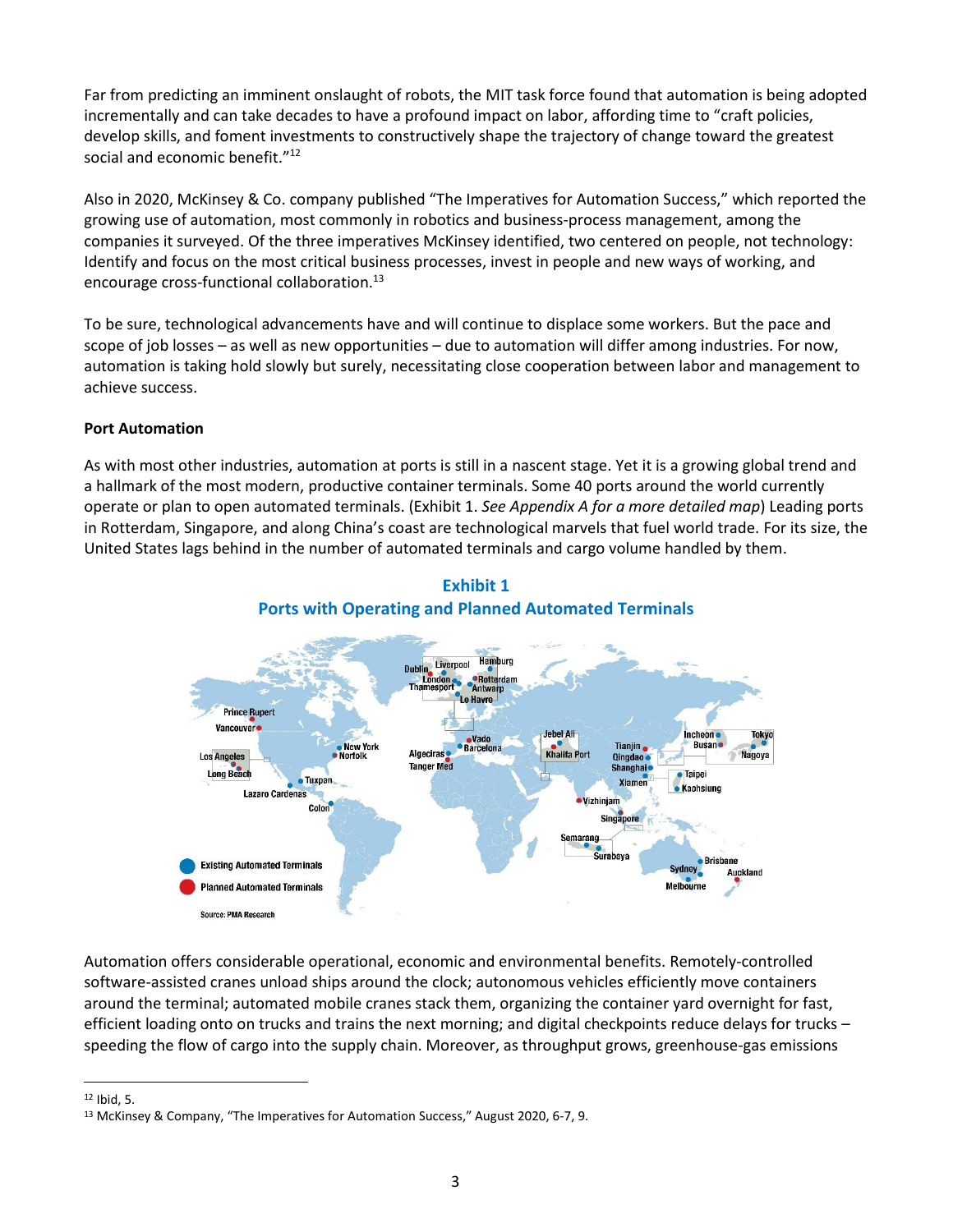decline thanks to the combination of zero-emission electric cargo-handling equipment and more-efficient logistics. Quicker truck turnarounds sharply reduce idling times for diesel-powered semi-trailers.

Terminal operators have been slow to adopt full automation because it requires capital investment of billions of dollars. It can take 15 years or more to implement and, therefore, to pay off through productivity gains, despite lowering relative labor costs. As a result, some terminals opt to automate only some cargo-handling functions. U.S. terminal operators, in particular, have the added hurdle of resistance from labor unions.

Two terminals in Norfolk, Virginia, and one in New York are semi-automated; the International Longshoremen's Association opposes fully automated terminals at East and Gulf Coast ports. On the West Coast, where the issue will figure prominently in coming labor talks with the ILWU, four of San Pedro Bay's 13 container terminals use or plan to use automation:

Los Angeles

- TraPac invested \$700 million to partially automate
- APM Terminals is in the testing phase of a project to automate one-quarter of its Pier 400 facility

Long Beach

- Long Beach Container Terminal invested \$1.4 billion to fully automate
- Total Terminals International announced in May 2021 that it plans to automate

#### **The Challenge Ahead for San Pedro Bay Ports**

Container volume has grown significantly in the past 20 years. (Exhibit 2) In 2021, the San Pedro Bay ports processed 20 million TEUs, 17% more than the previous year, due to the flood of pandemic-era imports.<sup>14</sup>





Source: Ports of Los Angeles and Long Beach

The record volume choked the San Pedro Bay complex and the entire supply chain. While the distribution bottlenecks can be relieved in part by building more warehouses and deploying more trains and trucks, physical constraints limit expansion at the Los Angeles and Long Beach ports and elsewhere on the West Coast. Due to the recent import surge, the San Pedro Bay ports are effectively operating at full capacity, though volume may

<sup>14</sup> PMA, 2021 and 2020 Annual Reports, 58.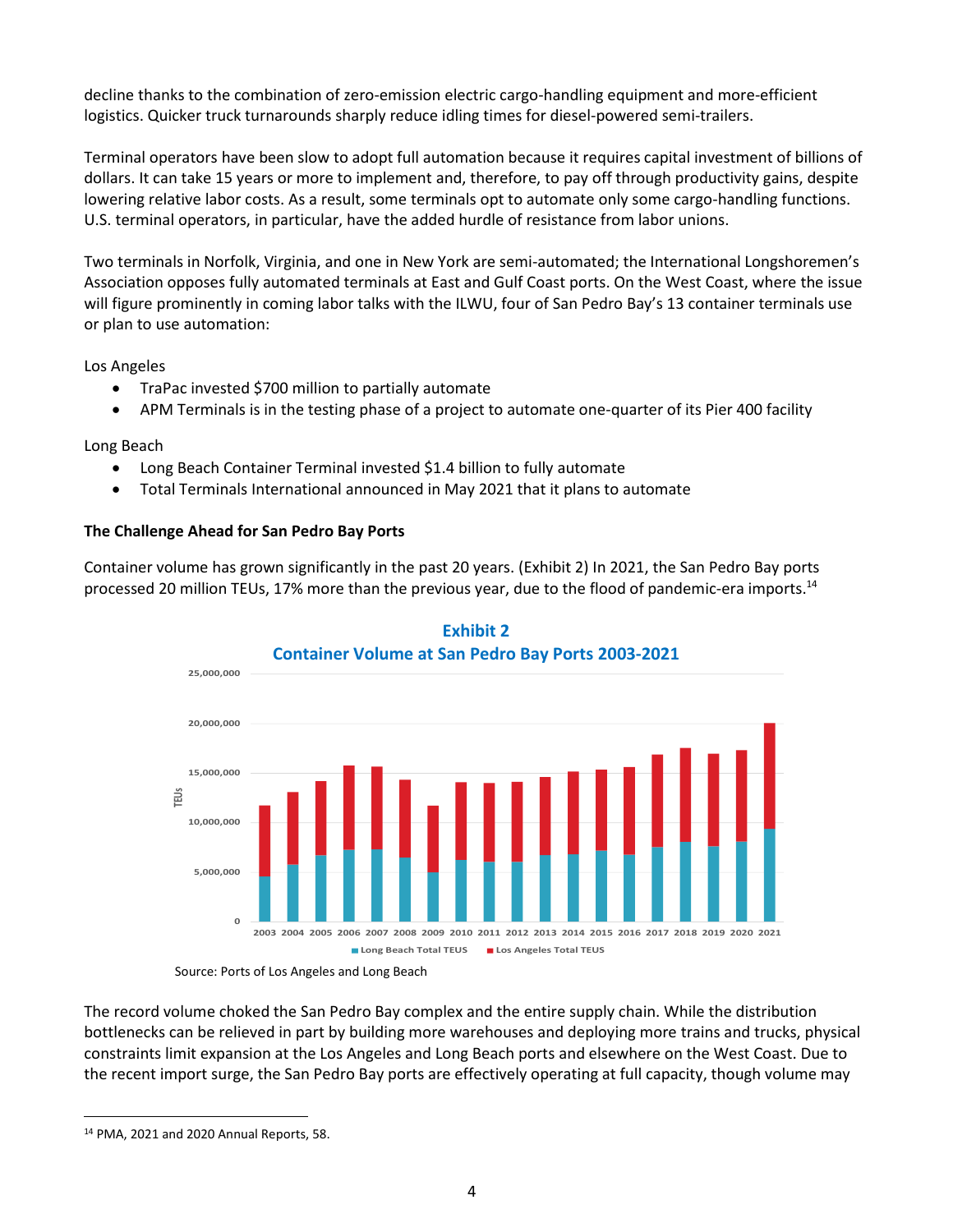subside from their current elevated levels. Even before the historic import surge, the ports had been on course to reach full capacity by 2028 based on a conservative estimate of 4% annual growth, according to Larry Nye, who oversees port planning at the marine engineering firm Moffatt & Nichol.<sup>15</sup>

Therefore, the twin ports must find ways to process more containers within a finite geographic footprint. Automation is a key tool to achieve densification and transport efficiencies.

For a number of reasons, including higher handling costs, labor uncertainty, and congestion, West Coast ports have for years been losing market share of discretionary cargo from Asia. Lower terminal fees and rail rates to the Midwest have lured shippers to Pacific ports in Canada. Also, the 2016 expansion of the Panama Canal has enabled the largest container ships to bypass Los Angeles and Long Beach and sail directly to the East Coast. Canadian, East Coast, and Gulf Coast ports, respectively, offer savings of up to \$600 and \$1,000 per container of intermodal cargo, according to a 2020 analysis by the transport consulting company Mercator International.<sup>16 17</sup>

The extreme backlogs of the past two years have added urgency to this challenge. Two rival ports in British Columbia have already begun reconfiguring their container yards in the hope of diverting more cargo from the U.S. West Coast. Major Atlantic ports, like New York, Norfolk, and Savannah, are enhancing their terminal capacities and intermodal-transport infrastructure to get containers off ships and out of the ports faster. Governments have also led major infrastructure investments in harbors and along major waterways to enable the passage of ever-larger container vessels.

These improvements – coupled with unprecedented supply-chain congestion in California – are eroding the San Pedro Bay's longheld competitive advantage of being closer to Asia. In October 2021, in fact, it became faster to ship a container from China to New York than to Los Angeles. And the gap grew: By the end of December, New York had a 12-day edge: 33 days' transit time from departure to discharge, compared to 45 days from China to Southern California.<sup>18</sup>

Without greater automation, it is difficult to see how West Coast ports can reduce cargo-handling time and cost differentials in order to win back market share of discretionary cargo.

#### **Port Automation, Productivity, and Labor**

Since the Mechanization and Modernization Agreement of 1960, West Coast port workers have accepted the right of employers to introduce labor-saving technology. The landmark 2002 labor contract between the Pacific Maritime Association and the ILWU paved the way for digital technology on the docks. And in 2008, the ILWU explicitly accepted automation by agreeing to allow "fully mechanized and robotic-operated marine terminals," a principle enshrined again in 2014. *(See Appendix B for more background on the labor agreements)*

With each contract, the union secured wage and benefit enhancements that are among the most generous in organized labor. Since 1965, ILWU hourly wages have grown significantly faster than the national average. (Exhibit 3) Under the current contract, fulltime ILWU workers earn, on average, some \$195,000 – nearly three times the median U.S. household income.

<sup>15</sup> Bill Mongelluzzo, "Latest Long Beach Terminal Automation Draws ILWU Backlash," *The Journal of Commerce*, May 19, 2021.

<sup>&</sup>lt;sup>16</sup> Mercator, "Competitiveness of Routes for Asia-Origin Intermodal Import Containers Through Alternative US Gateway Ports," September 2020, 29.

<sup>17</sup> Mercator, Competitiveness of Transpacific Routes Through North American West Coast Ports," September 2020, 26.

<sup>&</sup>lt;sup>18</sup> Martin Associates, "Assessment of The Impacts of Congestion at San Pedro Bay Ports on Market Share and Future Utilization of Atlantic and Gulf Coast U.S. Ports," May 2022, 10.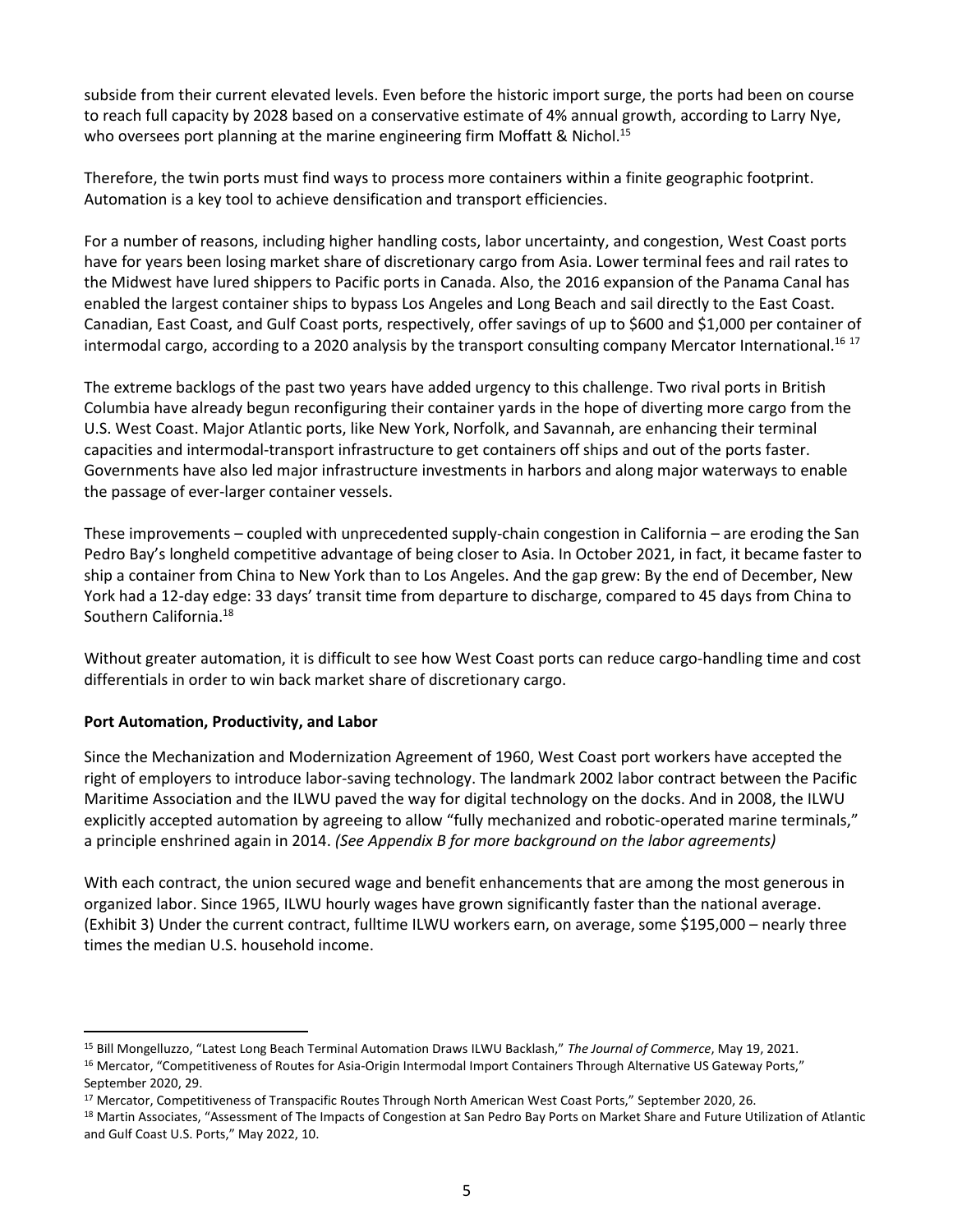**Exhibit 3 Cumulative Wage Change 1965-2019: ILWU vs. National Average**



Source: Federal Reserve Bank of St. Louis and PMA

The ILWU did not accept modernization without a fight. In 2002, a labor dispute shut down West Coast ports for 11 days during contract negotiations, and even after subsequent agreements, union leaders continue to resist moves to automate. Despite their fears of job losses, since the start of the "technology era" in 2002, the registered ILWU workforce at West Coast ports has grown 52%.<sup>19</sup> Importantly, the "automation era" has produced faster employment growth in Los Angeles and Long Beach than the other 27 West Coast ports: 11.2% versus 8.4% between 2015 and 2021.<sup>20</sup>

Automation at Long Beach Container Terminal (LBCT) and TraPac is driving much-needed efficiency and productivity gains – benefiting ILWU workers. Between January 2020 and February 2022, throughput rose to an average of 510 TEUs per acre, compared to about 350 TEUs per acre at San Pedro Bay's conventional container terminals.<sup>21</sup> LBCT and TraPac also processed containers up to twice as fast.<sup>22</sup> (Exhibit 4)

<sup>19</sup> PMA, 2002 Annual Report, 62.

 $20$  PMA, 2015 and 2021 Annual Reports, 64.

<sup>21</sup> PMA and Ports of Los Angeles and Long Beach data.

<sup>&</sup>lt;sup>22</sup> Martin Associates, "The Anatomy of the Container Terminal Logistics," 14.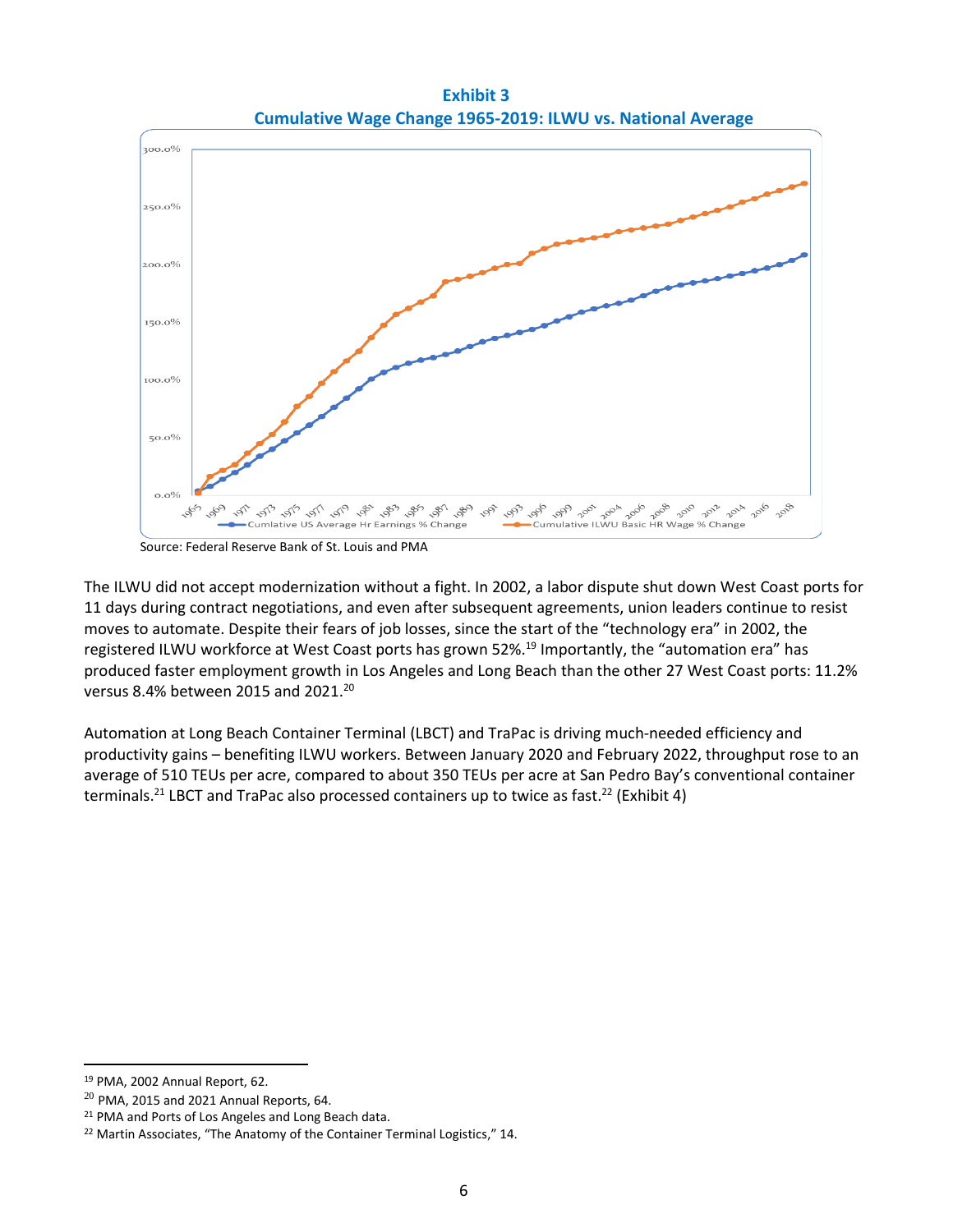#### **Exhibit 4**



Source: Martin Associates

As a result, cargo handling has grown rapidly, and paid hours for ILWU workers at LBCT and TraPac were 31.5% higher in 2021 than in 2015, before the transition to automation began. (Exhibit 5) That is more than twice the 13.9% growth in paid hours at San Pedro Bay's non-automated terminals.<sup>23</sup> Rather than reducing work for ILWU members, automation has raised demand for their services.





Source: PMA and Ports of Los Angeles and Long Beach

<sup>&</sup>lt;sup>23</sup> PMA and Ports of Los Angeles and Long Beach data. Paid hours exclude mechanics and port guards.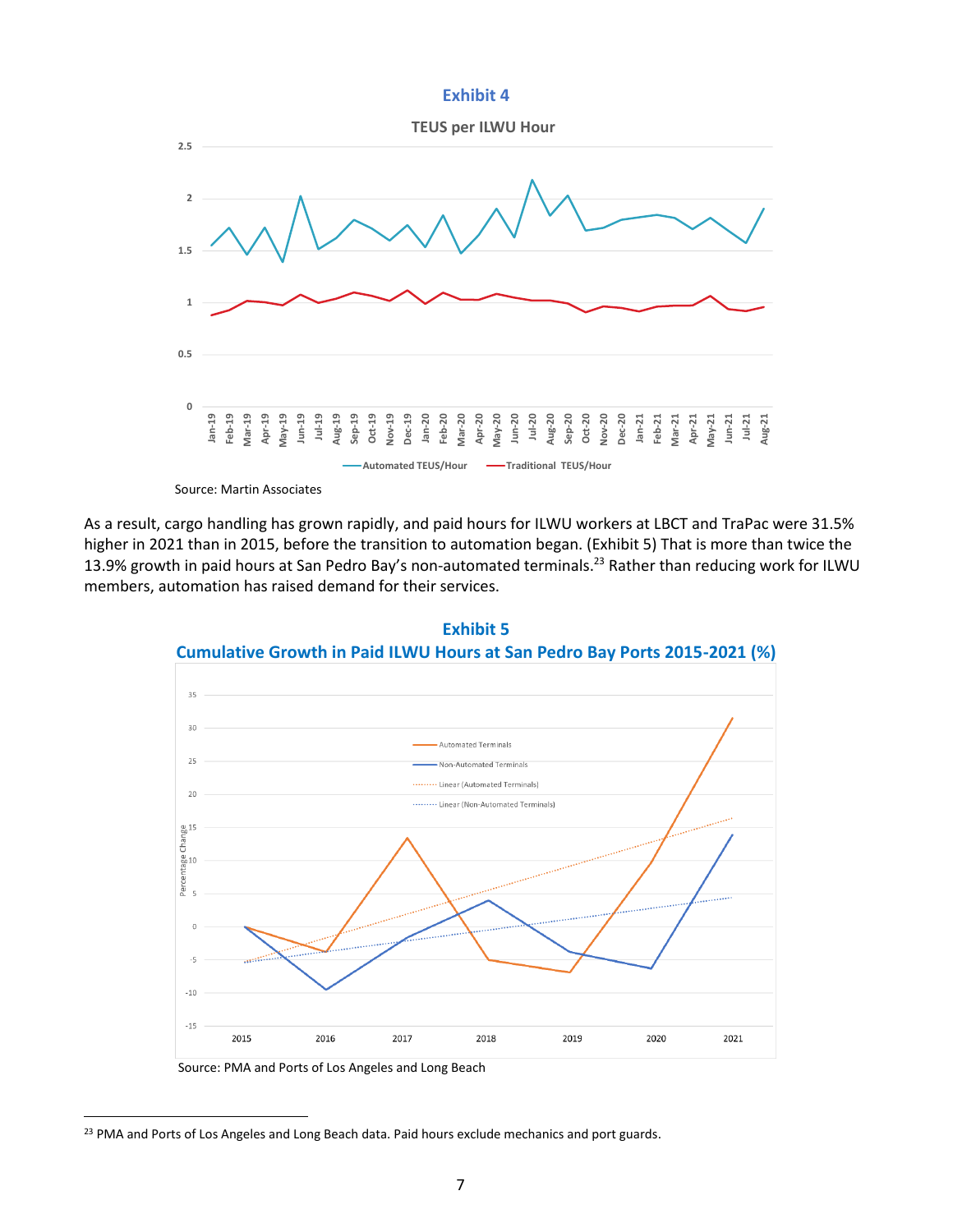As mentioned above, while automation may eliminate certain dock jobs, it will also create opportunities for workers to be retrained and upskilled for new jobs that port modernization generates. San Pedro Bay port management and terminal operators have already invested significantly in training programs, and in February, they broke ground on a 20,000-square-foot training center. Workers also have a significant financial safety net. The current labor contract includes a Pay Guarantee Plan that ensures up to 40 hours of weekly income if an eligible ILWU member is unable to obtain fulltime work for any reason, including automation. This weekly income is guaranteed until retirement.

Automation is offering early proof of a win-win strategy: Work gains for ILWU members and productivity and efficiency gains that will drive up growth, drive down cargo-handling costs, and help restore the San Pedro Bay ports' competitive advantage.

#### **Automation and Sustainability**

Since we addressed the issue of environmental sustainability planning in 2019,<sup>24</sup> the global climate change crisis has only worsened. Ports and ocean carriers around the world are investing billions of dollars to mitigate this crisis, and automation plays an important role. At the most advanced ports in Europe and Asia, automated operations have significantly reduced carbon emissions.

West Coast ports operate under some of the strictest environmental regulations in the country, and the ports of Los Angeles and Long Beach have adopted a plan calling for emission reductions beyond California state regulations. The San Pedro Bay Ports Clean Air Action Plan (CAAP) recognizes the role of automation in achieving sustainable freight movement. It targets the reduction of greenhouse gases to 40% of 1990 levels by 2030 and requires terminals to operate zero-emission equipment by then as well.

Replacing traditional diesel-powered cargo-handling equipment with electric and hybrid-electric equivalents brings measurable environmental and health benefits for workers and residents of neighboring communities. In addition to lower or zero emissions from the autonomous vehicles and cranes themselves, automation reduces emissions by making terminals more efficient so that trucks don't idle as long in the container yard. Emissions of diesel soot, nitrogen oxide (a component of smog), and other greenhouse gases are lower than those at conventional terminals. It is also important to note that electric power on the West Coast is generated largely from clean, renewable sources, with some from natural gas – but none from coal.

A body of research, such as a U.S. Maritime Administration report from 2020 finds that automation is an essential tool in promoting the goal of zero emissions at existing terminals.<sup>25</sup> Faster adoption of automation will be needed to comply with the CAAP and the likely calls for even more stringent environment regulations.

#### **Conclusion**

Container volume at San Pedro Bay ports during the Covid-19 pandemic soared to a level that was not projected for several years. In addition to causing short-term disruptions in the supply chain, the import surge spotlighted long-term competitive threats to their dominance as gateways for trade with Asia. To overcome capacity constraints in or to stanch discretionary cargo losses and ultimately win back business from ports on the East Coast, Gulf Coast and British Columbia, Los Angeles and Long Beach must boost throughput and deliver efficiencies that can narrow cost differentials.

<sup>&</sup>lt;sup>24</sup> Michael Nacht, Larry Henry, and John Martin, "Sustaining the San Pedro Bay Community Ports of Los Angeles & Long Beach," April 2019.

<sup>25</sup> Ellen Schenk, Edward Carr, James J. Corbett, and James J. Winebrake, "Macroeconomic and Environmental Impacts of Port Electrification: Four Port Case Studies," August 2020.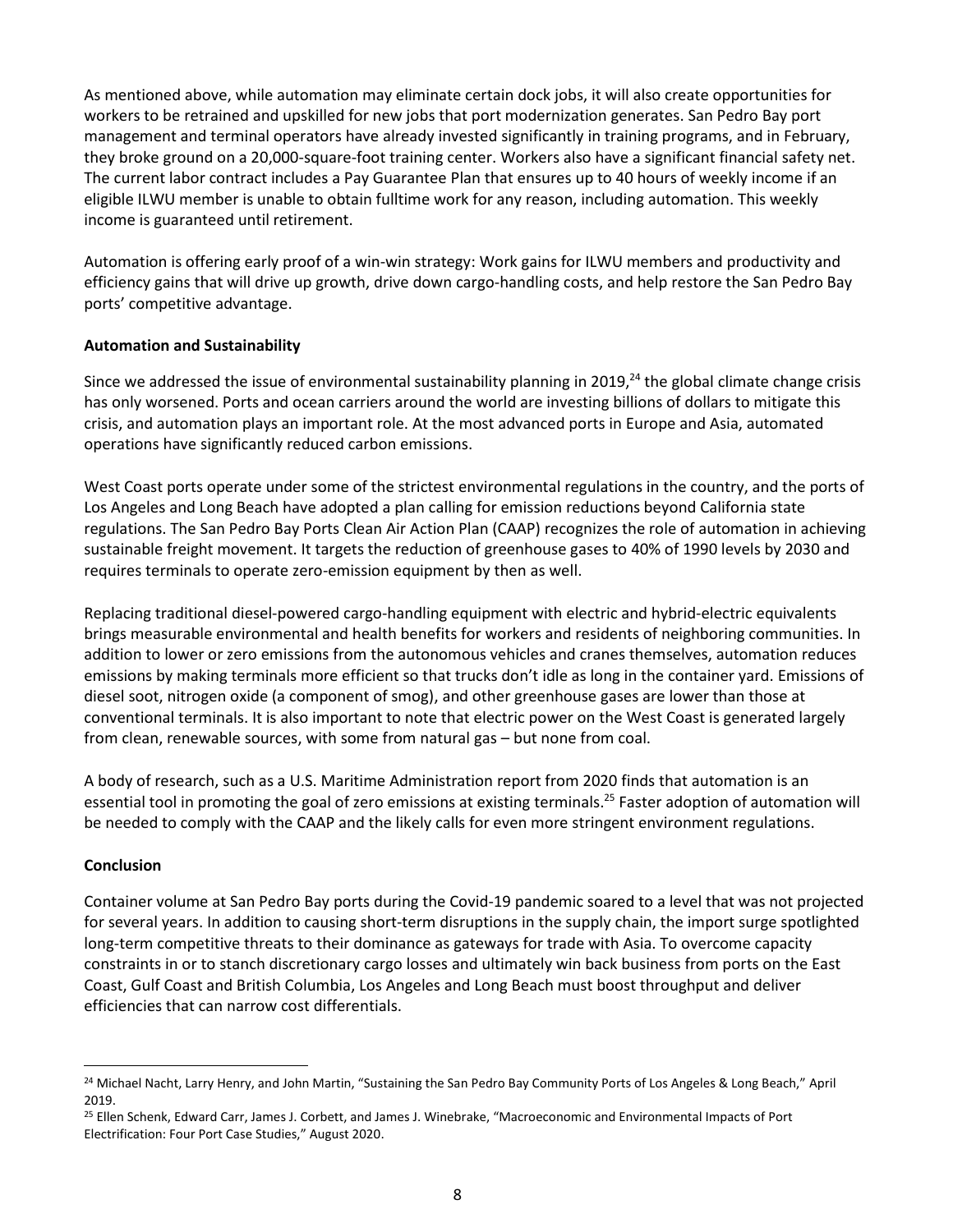As it has worldwide, automation can contribute to strategic growth at the San Pedro Bay ports. Accommodating greater volumes can be realized only by densifying the limited, finite space at the complex. As LBCT and TraPac demonstrate, autonomous electric vehicles and stacking cranes are producing significant gains in throughput, productivity and efficiency, resulting in more hours than ever for workers.

Like other technological advancements, automation arouses fears of job losses. Yet the LBCT and TraPac terminals show that it can be a win-win: Cargo-handling growth is yielding gains for labor on the docks. And since ports are at the at beginning and the end of the supply chain, they have a multiplier effect on job creation throughout the economy.

"History and economics show no intrinsic conflict among technological change, full employment, and rising earnings," the MIT study on the future of work concluded.<sup>26</sup>

Modernization changes the job mix, requiring investment in training workers for new roles that technology creates. Automation takes years to implement, giving terminal operators and labor unions time to jointly prepare. And not all workers will be affected. In the San Pedro Bay complex, two of 13 container terminals have automated and just two others are currently moving forward with the transition.

Automation offers the ports of Los Angeles and Long Beach a strategy for environmentally sustainable growth that benefits the health of local communities and continues to drive the local economy. Conversely, failing to modernize risks futher cargo losses, threatening jobs, wages, and tax revenue essential to Southern California's economic vitality.

<sup>&</sup>lt;sup>26</sup> Autor et al., "The Work of the Future: Building Better Jobs in an Age of Intelligent Machines," 3.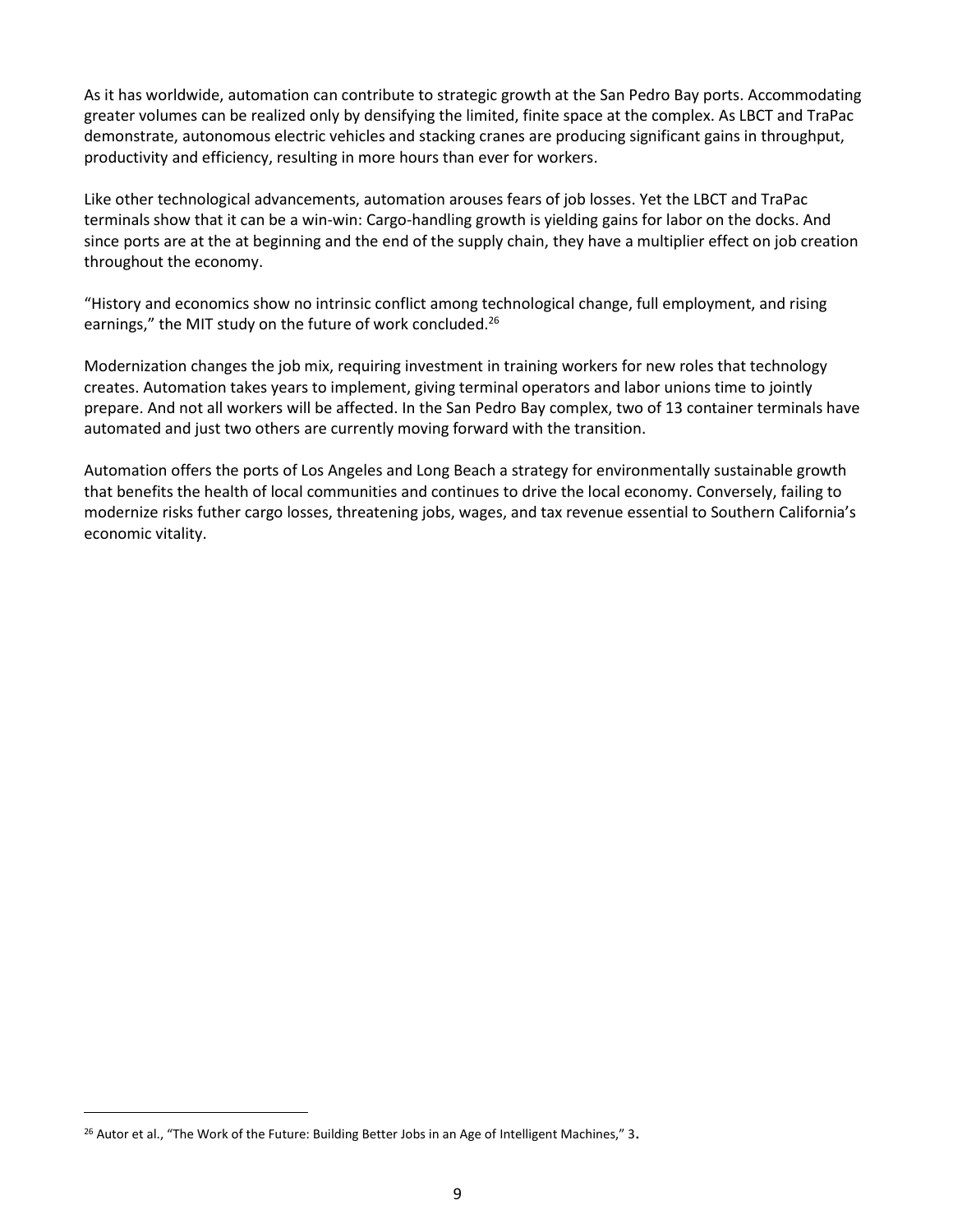## Appendix A Detailed Global Map of Existing and Planned Container Terminals